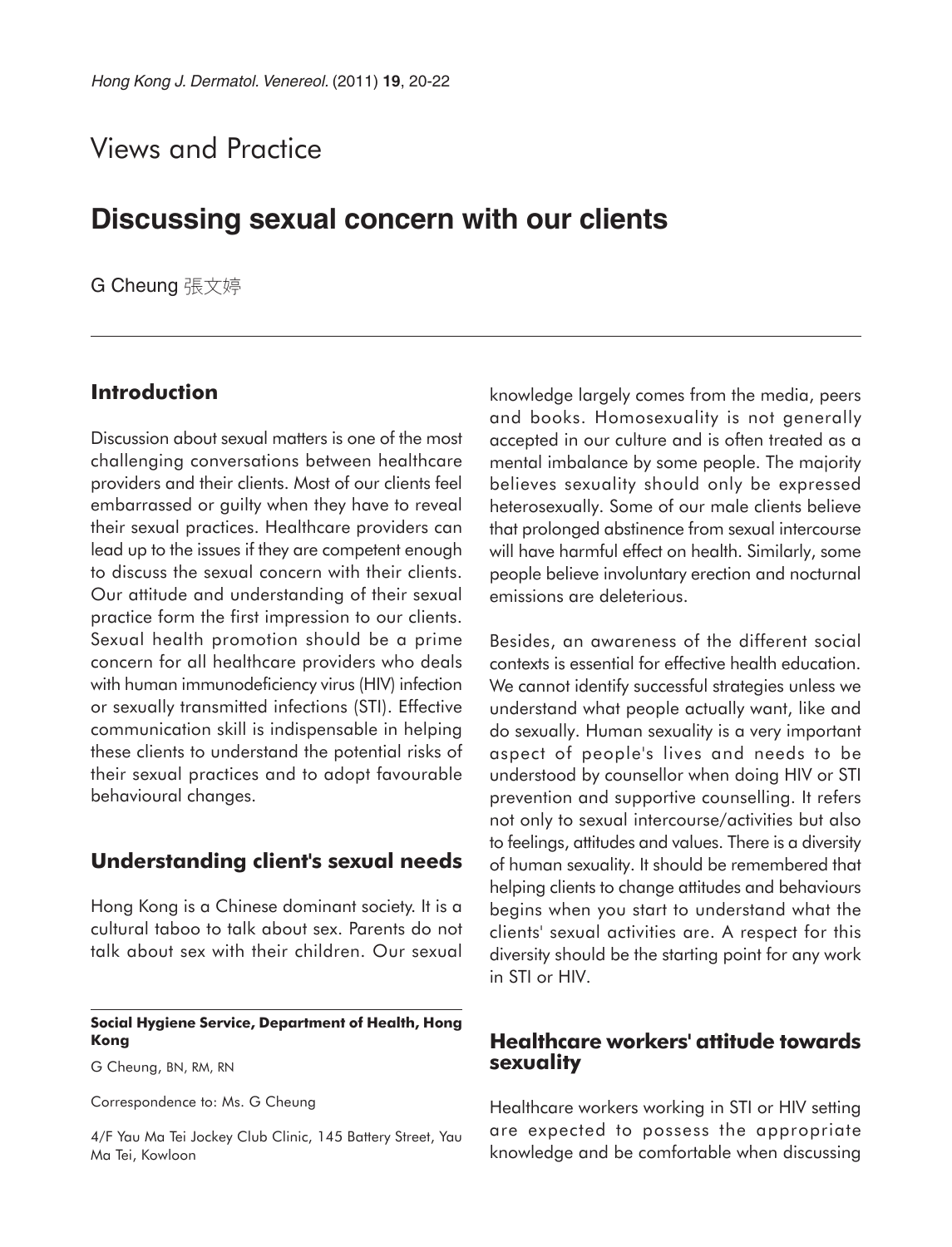about sex. Our traditional training which covers only the biological terms on male and female reproductive system do not adequately cover sexuality and sexual health. Only limited resource materials can be found in the library's cupboard. Sometimes, we can learn from our clients what their sexual practices are. Our own behaviours are also influenced by society. We and the clients alike may feel embarrassed and uncomfortable when dealing with sexual issues. Nonetheless, we can explore our own feelings and learn how to handle the discussion with our clients. Clearly, we also have an important role of promoting sexual health. Our aim is to provide knowledge and choices for clients and to assist them in adopting a positive attitude towards sexuality. The first step is to identify our own values, beliefs and prejudices regarding various sexual practices and examine how these affect our clinical practice.

We must admit that we all have prejudices. Training workshop on sexuality and sexual awareness can increase our self-awareness by exposing our feelings in a safe environment. If we have knowledge, communication skill and nonjudgmental attitude, we would be more confident in assisting our clients on sexual concerns. However, we should always know our professional limits. Clients who require intensive therapy should be referred to a sex therapist specialising in sexual counselling.

#### **Discussing sexual matters with clients**

Working in a STI clinic requires sensitivity, tactfulness and a non-judgmental attitude. Besides empathetic and approachable manner, we need to convey a message to the clients that we have ample time to discuss sexual thoughts and feelings. Often clients need time to express what they are really worried about. Active and sensitive listening is very important. Keeping abreast of sexual health knowledge allows us to deliver accurate and up-to-date information to clients. Languages used should be understood by both parties because clients might have their own sexual vocabulary. It may be helpful to periodically ask the client to summarize what has been covered in the session. The confidentiality of the discussion should be stressed. It is effective to ask specific and direct questions on their sexual activities rather than questions about sexual orientation. Assumptions should not be made about the vocabularies used during the conversion. If the clients are not comfortable to discuss their sexual behaviours, a more general way of introducing the topic may be tried. We can offer pamphlet on safer sex. We can introduce hotline numbers which allows the client to talk to someone about sexual activities anonymously. Counsellors need to appreciate the range and variety of sexual expression in the human culture. It is important for counsellors to be non-judgmental about client's sexual preferences and orientations and to focus on safer sex options. We need to be aware of our own limitations and make referrals whenever necessary.

Clients may deny their sexuality during counselling. It is not our role to coerce the client into safer sex practices. We can only direct the client's thinking and get him or her to consider the possible risks of exposure to STI or HIV. Behavioural change must be the client's own decision. To successfully motivate clients for behavioral change, their values and beliefs should always be respected.

#### **Professional developments and recommendations**

As mentioned earlier, healthcare providers' attitudes and communication skills are very important for sexual health promotion. Safer sex counselling is often left out in professional training. All healthcare providers should not only have basic STI/HIV training but also deeper and more comprehensive training on sexuality which include personal sexuality, sex languages and communication skill. Armed with this knowledge,